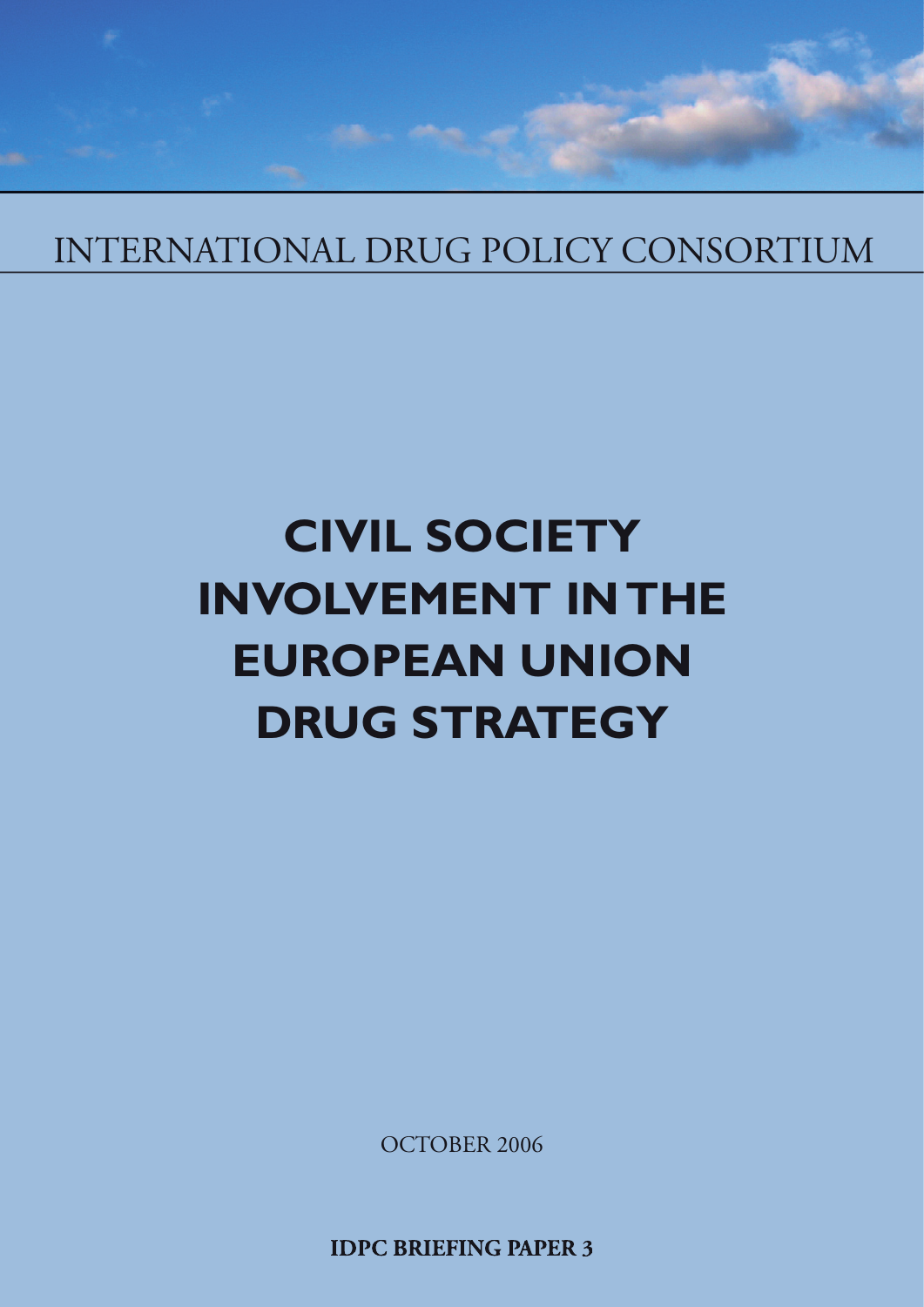## **CIVIL SOCIETY INVOLVEMENT IN THE EUROPEAN UNION DRUG STRATEGY**

The International Drug Policy Consortium (IDPC) (www.idpc.info) is a global network of 25 national and international NGOs that specialise in issues related to illegal drug use. The Consortium aims to promote objective and open debate on the effectiveness, direction and content of drug policies at national and international level, and supports evidence-based policies that are effective in reducing drug-related harm. It disseminates the reports of its member organisations about particular drug-related matters. In addition, the Consortium itself produces briefing papers and commentaries on the **main international debates in this fi eld. It off ers expert consultancy services to policymakers and offi cials around the world.**

The 25 member states of the European Union agreed a new overarching drug strategy, covering the period 2005-2012, in December 2005. The strategy sets out a set of objectives, principles, and priority activities agreed by all member states and the institutions of the European Union, and is to be backed up by two four-year action plans. The first of these action plans includes a commitment to developing a more positive engagement with civil society in the implementation and review of the strategy. This is a very welcome inclusion, as civil society has much to offer in this field, either through professional bodies with specific areas of expertise, community organisations providing direct information on latest trends, or representatives of drug user or family organisations providing a perspective from those most acutely affected by policy decisions. However, it must be recognised that previous commitments to improved engagement with civil society in EU documents have not been translated into robust and respectful arrangements for communication and inclusion.

The International Drug Policy Consortium therefore welcomes the production of a Green Paper by the European Commission that asks for views on effective mechanisms to further enhance the cooperation with European civil society. We believe that the concepts and objectives introduced by the Green Paper represent a new opportunity for more sensible and meaningful discussions on drug policy issues, which can be mutually beneficial for all participating stakeholders. European civil society organisations working in the drugs field encompass an array of professionals including: policy experts; community organisations; drug user groups; educational, treatment and harm reduction service providers; as well as faithbased organisations. Due to their accumulated expertise, their firsthand information from the field as well as their diverse historical, cultural and ideological background, they have the potential to successfully inform and participate in European drug policy formation, implementation and evaluation.

Despite the call for the involvement of civil society in EU drug affairs as stipulated by previous EU Drug Strategies, recommendations of the European Parliament, policy papers and conference presentations, this expertise and knowledge has not

been utilised effectively and efficiently. The issue of co-operation with civil society remained largely a rhetorical exercise with a lack of trust on both sides. This changed in January 2006 when the European Commission organised a conference to explore and discuss the possibilities to set up a structured and continuous dialogue between the Commission and citizen's organisation. We believe this conference opened up a new opportunity for a major step forward for all stakeholders committed to the development of pragmatic, rational and humane drug policies and the betterment of services.

### **Refl ections on the Objectives of the Co-operation**

In the IDPC's view, the Commission's main aims involving civil society represent a sensible starting point for further discussions. Supporting policy formulation and implementation through practical advice; ensuring an effective two-way information flow, as well as stimulating networking among civil society organisations are clear and useful targets. Nevertheless we acknowledge the fact that creating a representative mechanism to achieve these targets is not an easy task. Civil society organisations in the drugs field do not form a homogenous group which can be easily compartmentalised. On the contrary, they represent diversity of various moral, ideological and scientific approaches. Therefore the Forum should have an open character (Correlation) that leaves room for various opinions. On the one hand, we understand the Commission's view that the dialogue should be pragmatic, and lengthy ideological debates can result in dysfunctional operation (BFDPP). Yet, on the other hand the Commission should not reduce the role of civil society as a mere implementation tool of a given drug strategy and action plan (HCLU and TNI). Therefore we recommend that while mainly focussing on the issues defined by the EU Action Plan, the dialogue should not exclude the possibility of creating an ideological platform to discuss different options for policy decision makers in the field of drug policy (HCLU, ERIT and TNI).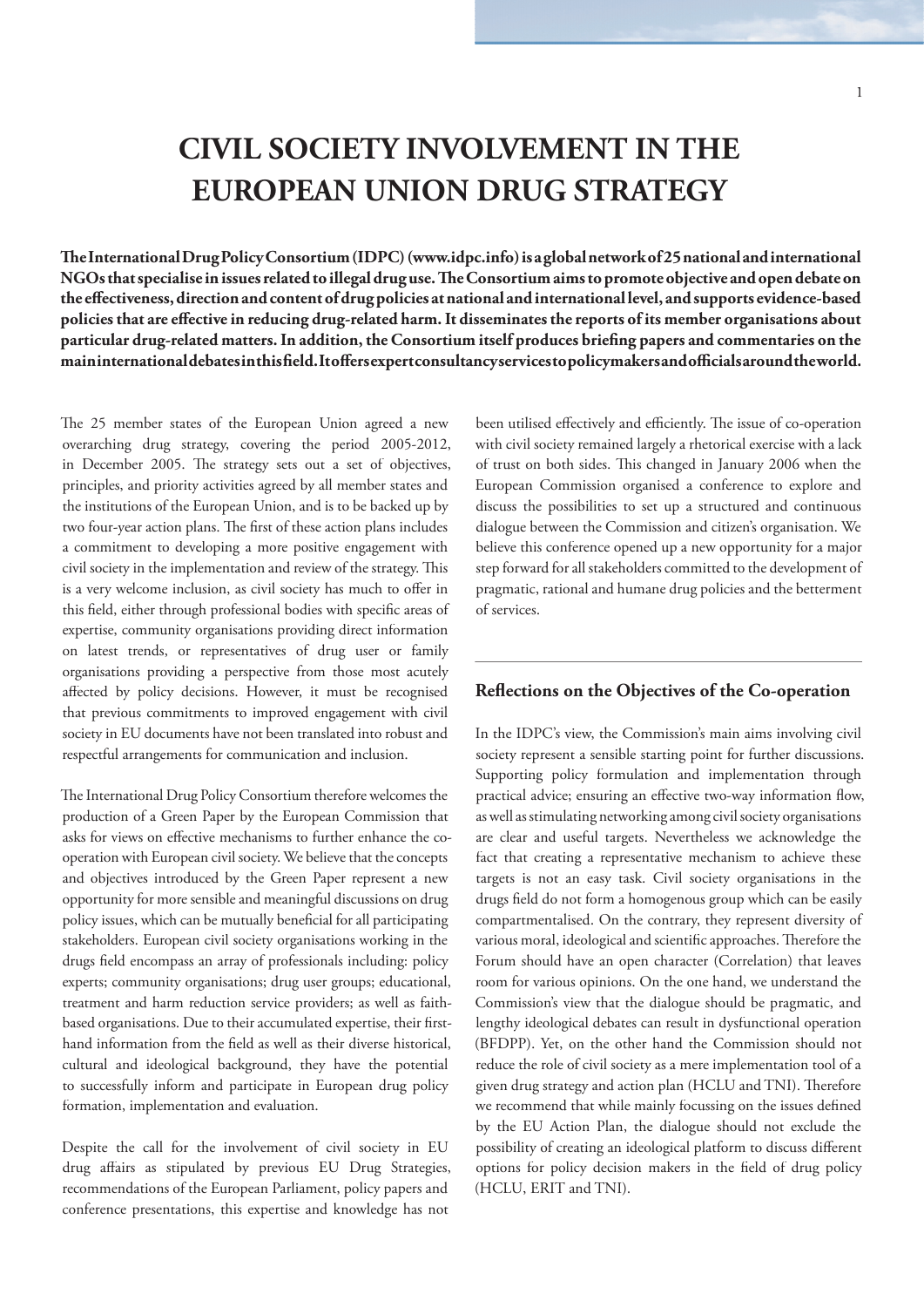## **IDPC's Comments on the Structure of the Dialogue**

As a vehicle to achieve the Commission's objectives, the Green Paper on the Role of Civil Society in Drugs Policy in the European Union offers two alternatives: a Civil Society Forum on Drugs and a thematic linking of existing networks.

Based on the outlined concepts in the Green Paper, the idea of a Forum appears to be better considered in relation to the supposition of thematic links among existing networks. Nevertheless, in the IDPC's view both ideas have advantages and disadvantages. For instance, the format of a single Forum would not provide an indepth view into particular aspects of drug policy. At the same time, the reduction of the dialogue to thematic linking of professional networks may be beneficial for operating networks, but could easily exclude others (BFDPP). Therefore most of our members agree upon developing a mechanism which incorporates both concepts.

We agree with the preliminary suggestions of the Commission's Green Paper on the structure of the Forum and the non-exhaustive list of selection criteria of its members<sup>1</sup>:

- Representation of different stakeholders and different policy options should be balanced to avoid one-sided views.
- The Forum would be chaired by the Commission which would also be responsible for certain practical aspects and for ensuring continuity of the work.
- Membership of the Forum would be fixed for a certain period of time. Participants would have to fulfil a set of criteria to be eligible.
- The organisation has to correspond to the concept of civil society as set out in the Green Paper.
- The organisation has to have its main base of operation in an EU member state or a candidate country. Organisations from European Neighbourhood Policy Countries may also participate, when appropriate.
- Priority will be given to those organisations that are established in the form of transnational networks covering a number of Member States and/or candidate countries.
- The organisation has to have drug related activities as the core focus of its activities. Organisations covering directly different aspects (e.g. treatment, prevention) would be selected to ensure broad coverage of the drugs issue.

 $^1$  COM(2006) 316 final, *Green Paper on the Role of Civil Society in Drugs Policy in the European Union*. Brussels, 26.6.2006, pp. 8

- Credibility: Organisations should have a clear track record of their activities.
- Representation: Organisations should be recognised as being able to speak on behalf of those they claim to represent.
- Within these criteria, the Commission would select members for the Forum on the basis of an open call, after it has received and analysed reactions to this Green Paper and published its report.

Further to these criteria, we would strongly suggest that one is added demanding that any member of the Forum be committed to conducting debate with respect for different viewpoints, and in a spirit of examining and learning from available evidence. We therefore offer the following specific opinions and suggestions of how the future engagement with Civil Society can work:

#### *1. Structure of the Dialogue*

- The dialogue should be structured into a General Assembly and a Civil Society Forum (BFDPP, ERIT and TNI).
- The General Assembly is an open gathering of Civil Society organisations and individuals, and can be held every second year, or more frequently if it is deemed necessary (BFDPP, ERIT and TNI).
- The Forum is a representative group of around 10-20 Civil Society organisations or networks, which should meet twice a year, or more frequently if it is deemed necessary, to provide a regular input into the formal Council and Commission agendas (BFDPP, ERIT, TNI and Correlation).
- IDPC members have different views about the possibility of a thematic linking of existing networks offered by the Commission. Although there is no single IDPC view on the working structure of thematic areas and work groups, all members feel the need of addressing particular themes. Most of our members consider the General Assembly and the Forum are sufficient vehicles for a dialogue. Some argue that thematic groups would pose difficulties for the Commission in trying to construct a coherent civil society viewpoint across the EU and between all the competing perspectives (DrugScope). By contrast, other members suggest that identifying key thematic areas are essential (ERIT and TNI). ERIT's view is that there should be a specific thematic group looking at issues of treatment, care, rehabilitation, harm reduction and social inclusion. This group could also support and co-ordinate action on various aspects of the EU Action Plan. There could also be a thematic group looking at prevention. TNI suggests another thematic area, which is the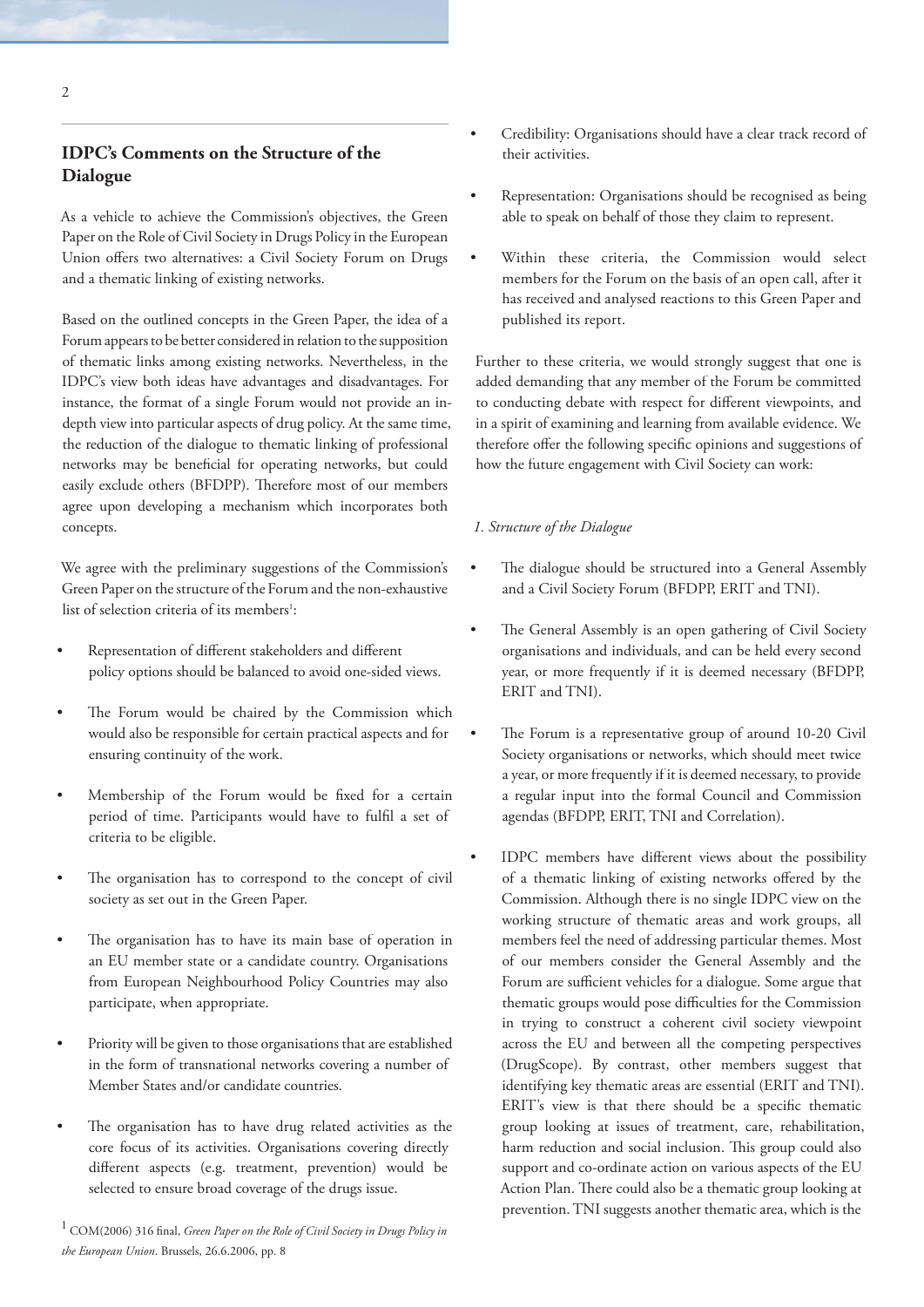RELEX-side of the drugs agenda: Alternative Development, EU position at UN meetings, EU drug control strategies for Afghanistan, relations with Andean region etc. The thematic linking of existing networks can share information on best practices, effective responses etc. This network of networks should have a close, sometimes day-to-day relationship with the Commission in discussing actual questions and challenges in the field. This will provide the Commission with technical assistance and facilitate effective and fast cooperation between civil society and the Commission. (HCLU)

Others can see a role for Commission-sponsored conferences, seminars or ad-hoc meetings focussing on particular topical themes bringing together networks and stakeholders of common interest (DrugScope, TNI, and BFDPP). Such events could also inform the workings of the proposed Civil Society Forum on Drugs. If successful, it would give weight and credibility to the role of Civil Society at the level of international drug policy formulation (DrugScope). Further advantage is that such meetings can be more flexible and be convened when urgent and specific policy dilemmas arise; both Commission and the Forum should be able to take the initiative to organise/propose such events for dialogue on specific issues (TNI). Existing European networks in the field can facilitate, mediate and support the process. (Correlation and BFDPP)

#### *2. Selection Criteria for the Dialogue*

- The participants should clearly express their commitment to respectful dialogue on the principle of effectiveness and evidence (BFDPP).
- The General Assembly can consist of various organisations, which may or may not belong to existing thematic networks. Consequently the Assembly can ensure that the voice of lesser organised or marginalised groups can be heard (BFDPP).
- The Forum should consist of ten-twenty members representing existing organisations or professional networks.
- The Forum should include in its membership organisations that can speak on behalf of drug users and/or their families. Speaking about a dialogue on drug policy cannot be taken seriously if those who are affected are not integrated and involved in the developments. Drug use is a phenomenon of mainstream society, but has a wide range of effects under particular groups of marginalized people: youth, homeless people, migrants, illegal persons, sex workers, ethnic minorities like Roma. A Forum has to represent the views of these groups as well. (Correlation)
- IDPC members suggest two alternative approaches to recruiting to the Forum. One of them is based on a national selection scheme, the other one primarily draws on particular expertise without borders. The national scheme would start with a national fora convened by the State. In order to secure government support in each state for the work and resourcing of national fora these governments would be invited to hold annual fora to inform and prioritise issues to be taken to an EU fora. Mandated delegates from the national fora could participate in the European Forum. The national fora could operate on thematic lines that discuss Community responses, and NGO responses to education & prevention, treatment and rehabilitation as well as supply reduction (DPAG). Despite acknowledging the need for strengthening national-level mechanism for NGO participation in drug policy making, others have doubts about the DPAG proposal on the national-based Forum structure. It can open endless consultation process based on national agendas and can slow down the process considerably because many EU countries do not yet have national NGO platform. Furthermore it is argued that an EU-level process should not be too dependent on the state of national civil society participation mechanism. Therefore directly building on European NGO networks and areas of expertise is more sensible. (TNI and BFDPP)
- The other approach involves the identification of groups (or perspectives) that would ideally be represented at the Forum (for example users/families, health professionals, enforcement professionals, policy analysts etc), then inviting organisations to apply for membership against these perspectives, and the selection criteria listed, and selecting the best mix from applications received. (BFDPP)

#### *3. Responsibilities of the General Assembly and the Forum Members*

- The members of the Forum should take full responsibility for active participation in the work of the Forum within the standards and criteria outlined above. (BFDPP)
- The Forum secretariat should produce agendas for each Forum meeting, that give members time to consult on and prepare views and proposals.
- Forum members should be responsible for proactively consulting with the constituency they represent, and bring views and proposals to Forum meetings.
- Forum members, based on discussion at Forum meetings, should agree and prepare notes on particular agenda items to be formally submitted to the relevant Commission or Council body.